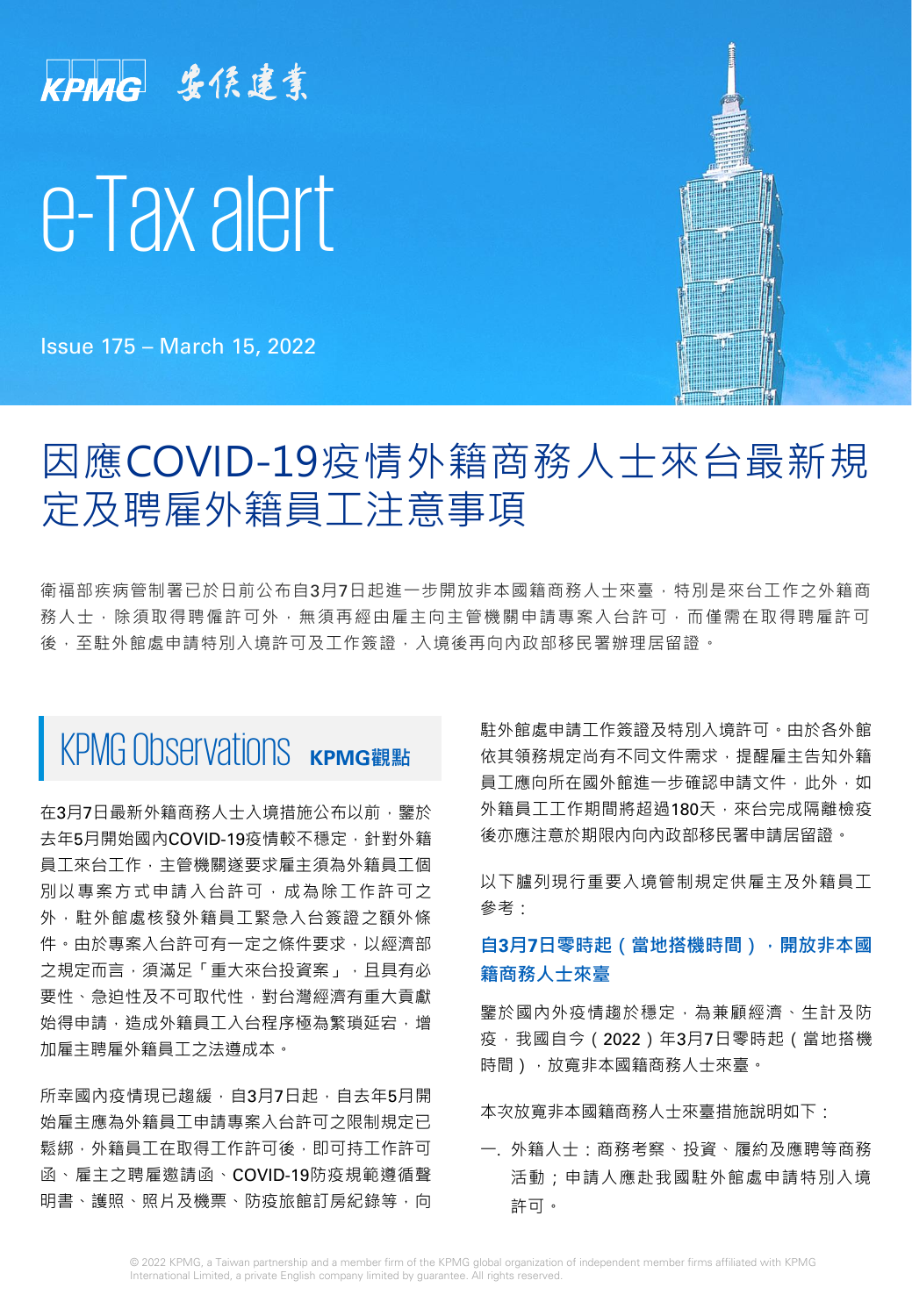二. 中港澳人士:商務履約及跨國企業內部調動事 由,中國籍人士由我國邀請單位於內政部移民署 線上系統申請,港澳人士赴香港、澳門經濟文化 辦事處或駐外館處申請。

非本國籍商務人士入境均須配合防疫措施,提具相關 證明並遵守檢疫規定。<sup>1</sup>

#### **入境前檢測及抵台後檢測、交通規定**

自2022年1月4日零時起(啟程日),旅客搭機前應 檢附2日內之COVID-19核酸檢驗報告(以採檢日為基 準),並以啟程地表定航班時間(不含搭機當日)往 前推2個「日曆日」計算。<sup>2</sup>

自 2022 年 1 月 11 日零時起 ( 航 班 表 定 抵 臺 時 間),搭乘歐美、中東及紐澳等航線長程航班旅 客, 於 抵 臺 時 進 行 落 地 公 費 採 檢 及 快 速 核 酸 檢 驗,檢驗結果陰性者接續入境通關程序,目應搭乘 防疫車輛前往防疫旅宿/集中檢疫所完成檢疫;檢驗 結果陽性者,指派專人完成證照查驗後,由空側搭 乘救護車後送專責醫院。<sup>3</sup>

#### **入境居家檢疫及檢測措施**

自今(2022)年3月7日零時起(航班表定抵臺時 間)入境居家檢疫天數縮短為10天,相關措施調整 如下:

#### **檢疫天數及場所**

- 一. 居家檢疫天數為10天, 入境日為第0天, 並自第 11天起接續自主健康管理7天。
- 二. 以自宅或親友住所1人1戶為原則。如家戶無法符 合1人1戶檢疫條件,須入住防疫旅宿完成10天檢 疫。
- 三. 同日入境之家屬/同住者檢疫期間可於自宅或親友 住所同住,或於防疫旅宿依民眾意願並配合房型 同住1室,但單人房型小,建議以不超過2人同住 為原則。

#### **檢測措施**

- 一. PCR檢測(計2次):
- 1. 於入境時(第0天)依現行措施進行PCR檢測。
- 2. 於檢疫期滿前 (檢疫第10天)進行PCR檢測,由 地方政府安排至醫療院所或因地制宜規劃PCR檢 測作業。檢測結果陰性者,期滿解除檢疫列 管,接續自主健康管理7天。
- 二. 家用快篩試劑檢測(計5次):
- 1. 檢疫第3天、第5天、第7天以及自主健康管理期 間第3天、第6-7天,各執行1次快篩。
- 2. 家用快篩試劑由各國際港埠人員於入境時發放。<sup>4</sup>

#### 資料來源

Taiwan Centers for Disease Control - 首頁-衛生福利部疾 病管制署 (cdc.gov.tw)

- 1. 開放非本國籍商務人士來臺 (https://www.mohw.gov. [tw/cp-5265-67318-1.html](https://www.mohw.gov.tw/cp-5265-67318-1.html))
- 2. 入境旅客PCR檢驗報告調整為「2日內」報告並改以 「採檢日」為計算基準 (https://www.cdc.gov.tw/Bull [etin/Detail/\\_VRX4ciyxXBAZZrWlce-FQ?typeid=9](https://www.cdc.gov.tw/Bulletin/Detail/_VRX4ciyxXBAZZrWlce-FQ?typeid=9))
- 3. 自1月11日起,長程航班旅客於落地時規定 (https://w [ww.cdc.gov.tw/Bulletin/Detail/6U49ejjbKFHwceO0Ys](https://www.cdc.gov.tw/Bulletin/Detail/6U49ejjbKFHwceO0YsmQiw?typeid=9) mQiw?typeid=9)
- 4. 入境居家檢疫天數縮短為10天(https://www.mohw.go [v.tw/cp-5265-67319-1.html](https://www.mohw.gov.tw/cp-5265-67319-1.html))



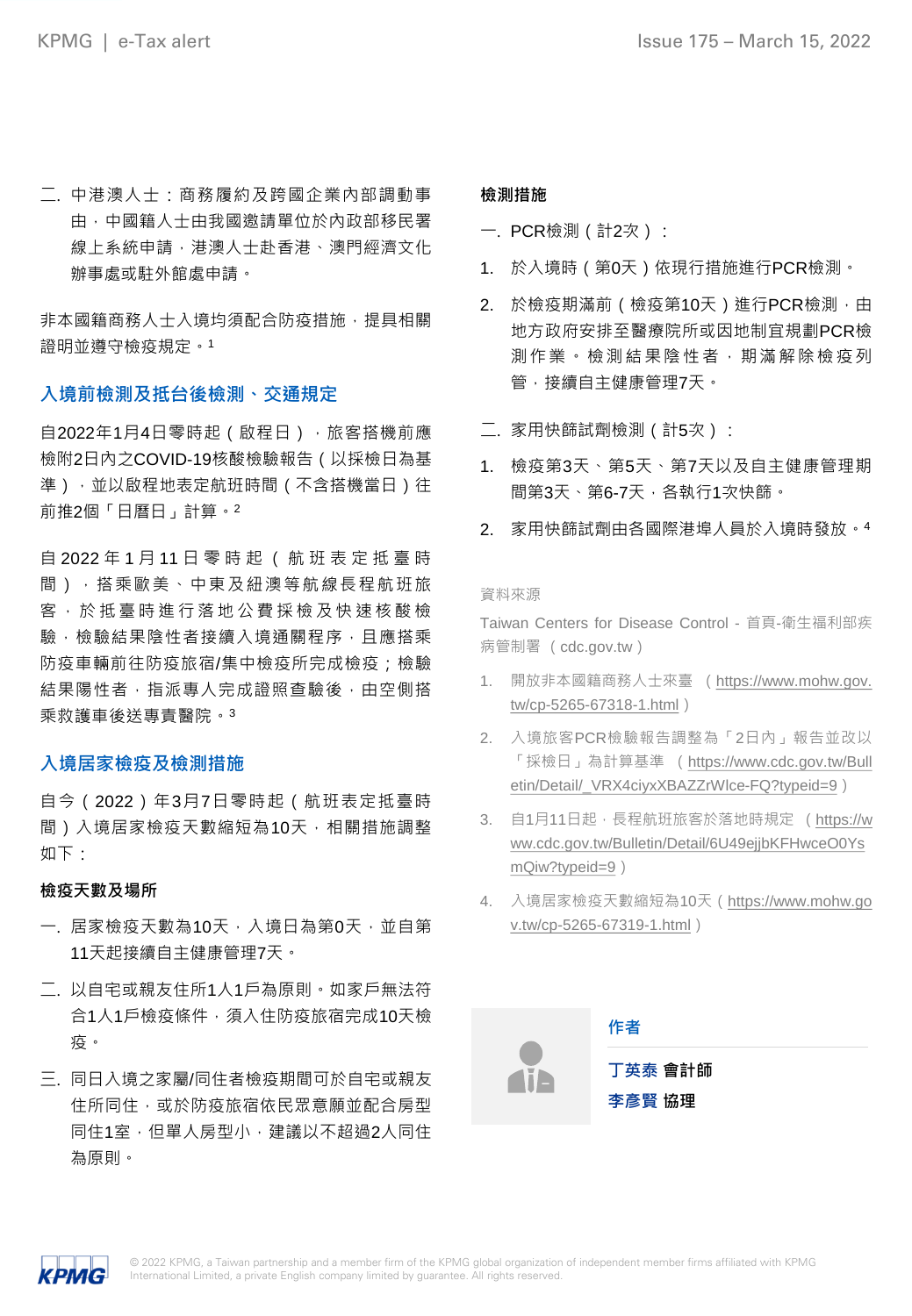# Our Team Members

**陳彩凰 營運長** +886 2 8101 6666 ext.08995 hazelchen@kpmg.com.tw

#### **張芷**

**執業會計師** +886 2 8101 6666 ext.04590 schang1@kpmg.com.tw

#### **許志文**

**執業會計師** +886 2 8101 6666 ext.01815 stephenhsu@kpmg.com.tw

#### **葉維惇**

**執業會計師** +886 2 8101 6666 ext.02281 wyeh@kpmg.com.tw

#### **陳志愷**

**執業會計師** +886 2 8101 6666 ext.03174 kchen4@kpmg.com.tw

#### **黃素貞**

**執業會計師** +886 2 8101 6666 ext.03567 viviahuang@kpmg.com.tw

#### **何嘉容**

**執業會計師** +886 2 8101 6666 ext.02628 vivianho@kpmg.com.tw

#### **胡元森**

**執業會計師** +886 2 8101 6666 ext.03172 samhu@kpmg.com.tw

#### **游雅絜**

**執業會計師**

+886 2 8101 6666 ext.14139 ryu17@kpmg.com.tw

#### **丁傳倫 執業會計師**

+886 2 8101 6666 ext.07705 eting@kpmg.com.tw

#### **劉中惠**

**執業會計師** +886 2 8101 6666 ext.08514 dliu@kpmg.com.tw

#### **吳能吉**

**執業會計師** +886 7 213 0888 ext.07178 aikeywu@kpmg.com.tw

#### **林棠妮**

**執業會計師** +886 2 8101 6666 ext.03418 anitalin@kpmg.com.tw

#### **洪銘鴻**

**執業會計師** +886 2 8101 6666 ext.11161 rhung@kpmg.com.tw

#### **張智揚**

**執業會計師** +886 2 8101 6666 ext.12349 yangchang@kpmg.com.tw

#### **黃彥賓**

**會計師** +886 2 8101 6666 ext.07271 rhuang3@kpmg.com.tw

#### **蔡文凱**

**會計師**

+886 4 2415 9168 ext.04581 ktsai@kpmg.com.tw

#### **王佩如**

**會計師** +886 4 2415 9168 ext.10763 peggywang@kpmg.com.tw

#### **林倚聰 會計師**

+886 2 8101 6666 ext.10941 easonlin@kpmg.com.tw

#### **葉建郎**

**會計師** +886 2 8101 6666 ext.06767 aaronyeh@kpmg.com.tw

#### **丁英泰**

**會計師**

+886 2 8101 6666 ext.16154 yingtaiting@kpmg.com.tw

#### **林嘉彥**

**執行副總經理** +886 2 8101 6666 ext.07886 chrislin@kpmg.com.tw

#### **陳慧玲**

**執行副總經理** +886 2 8101 6666 ext.05676 lhchen@kpmg.com.tw

#### **謝昌君**

**執行副總經理** +886 2 8101 6666 ext.11307 ethanhsieh@kpmg.com.tw